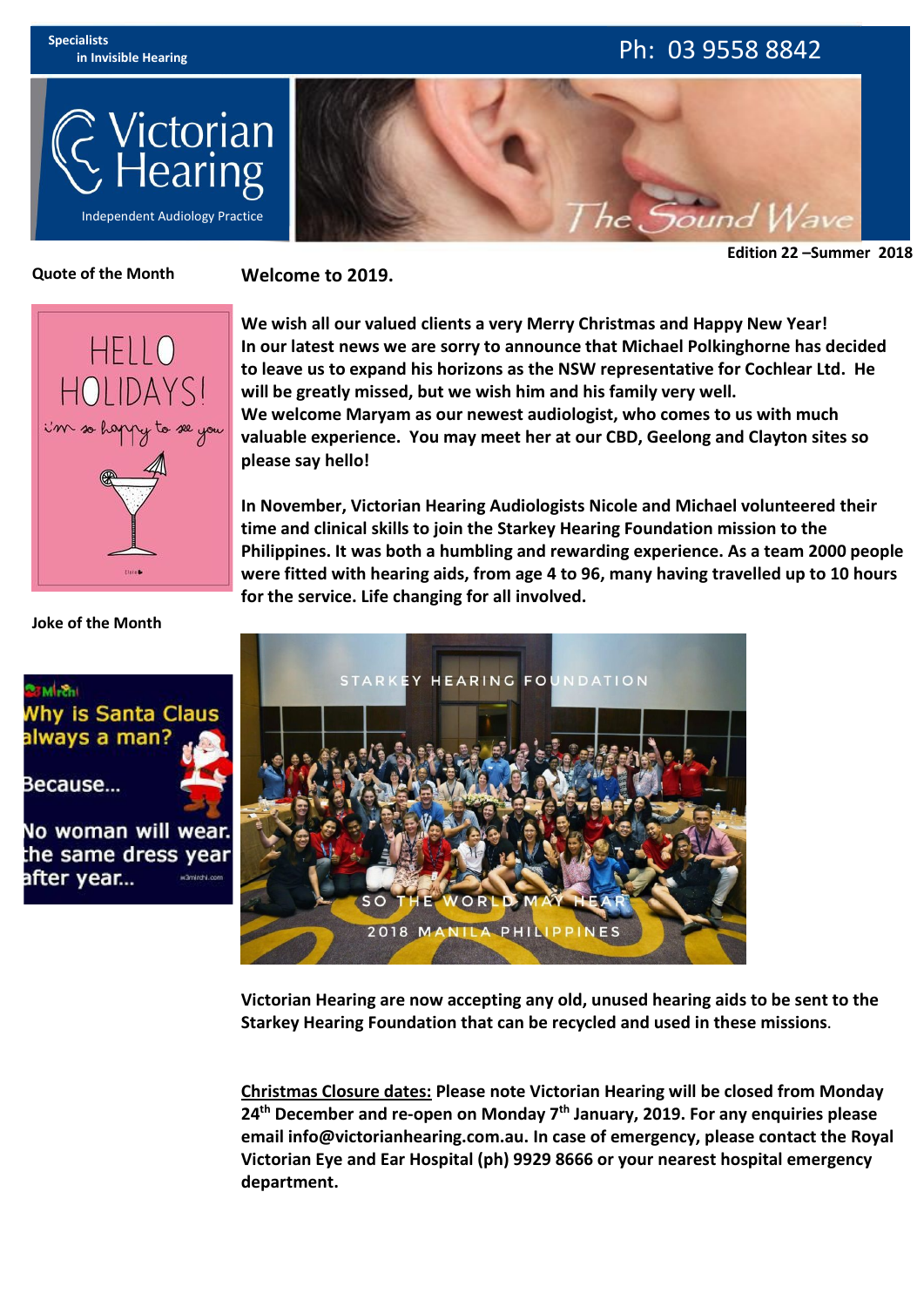#### **Feature:**

### **There have been some new outcomes from research into hearing loss in the news recently – these are two articles you may find interesting and inspiring.**

#### **Maybe there are new hearing loss treatment using nanoparticles**

By Jessica Longbottom for ABC News

Jim Findley says potential nanoparticle treatment for his hearing loss would be a boon. Scientists from Melbourne's Bionics Institute at the University of Melbourne believe they can use nanotechnology to deliver restorative drugs to deep within the ear to sufferers of neural hearing loss.

It is the most common form of deafness, affecting people as they age, or if they've been exposed to prolonged periods of loud noise in industries such as music, mining, construction, manufacturing or the military.

Jim Findley is one of millions who could benefit from the research. When the former US Army infantry officer's ears started ringing for three days straight, he knew something was seriously wrong. He had just completed a period of combat in Afghanistan, and he thought the cacophony of sounds on the battlefield — including gunfire, artillery and his comrades shouting at one another — had taken their toll.

"When the action starts, it's overwhelming to the senses. The light can be blinding, the noise can be deafening, and then everything breaks loose," he said.

Like many defence force personnel around the world, it was his hearing that was damaged. Permanently. He has had partial hearing loss in his left ear for about a decade.

#### **Isolation of hearing loss**

Lead medical researcher Andrew Wise said the nanoparticle treatment currently being tested on animals would especially help people suffering from sensory hearing loss, which occurs when the nerve connections to the inner ear become damaged. It is the most common disability in developed nations according to the Bionics Institute, and is on track to affect one billion people worldwide by 2050. Sufferers wear hearing aids and there is no treatment.

Melbourne's Epworth Hospital ear, nose and throat surgeon, Sherryl Wagstaff, said hearing loss makes people isolate themselves.

"They don't want to go out, they don't want to socialise and as we know there are now links to dementia as a result of it," Dr Wagstaff said.

### **Putting a sprinkle into a nanoparticle**

The researchers believe restorative drugs can be "loaded" into the nanoparticles, about half a millimetre in diameter and smaller than a cake sprinkle, or a "hundred and thousand", and delivered to the inner ear.

Associate Professor Wise said the properties of the particles were "remarkable" and he likened then to volcanic rock.

"They're very porous, and that property enables us to load very high levels of the growth factors (or drugs) into these particles, and then these growth factors come out of the particles quite slowly after many months," he said.

Although drugs that can repair inner-ear nerve damage are already available, no-one has yet been able to find a way to get them to the inner ear in the quantity required to work. If trials are successful, researchers said the technique could eventually replace hearing aids in millions of people around the world.

"People (who) have problems with hearing, problems with processing sound, information, in challenging environments … where they can hear but have difficulty interpreting speech, that population is probably the target population, at least initially," Associate Professor Wise said.